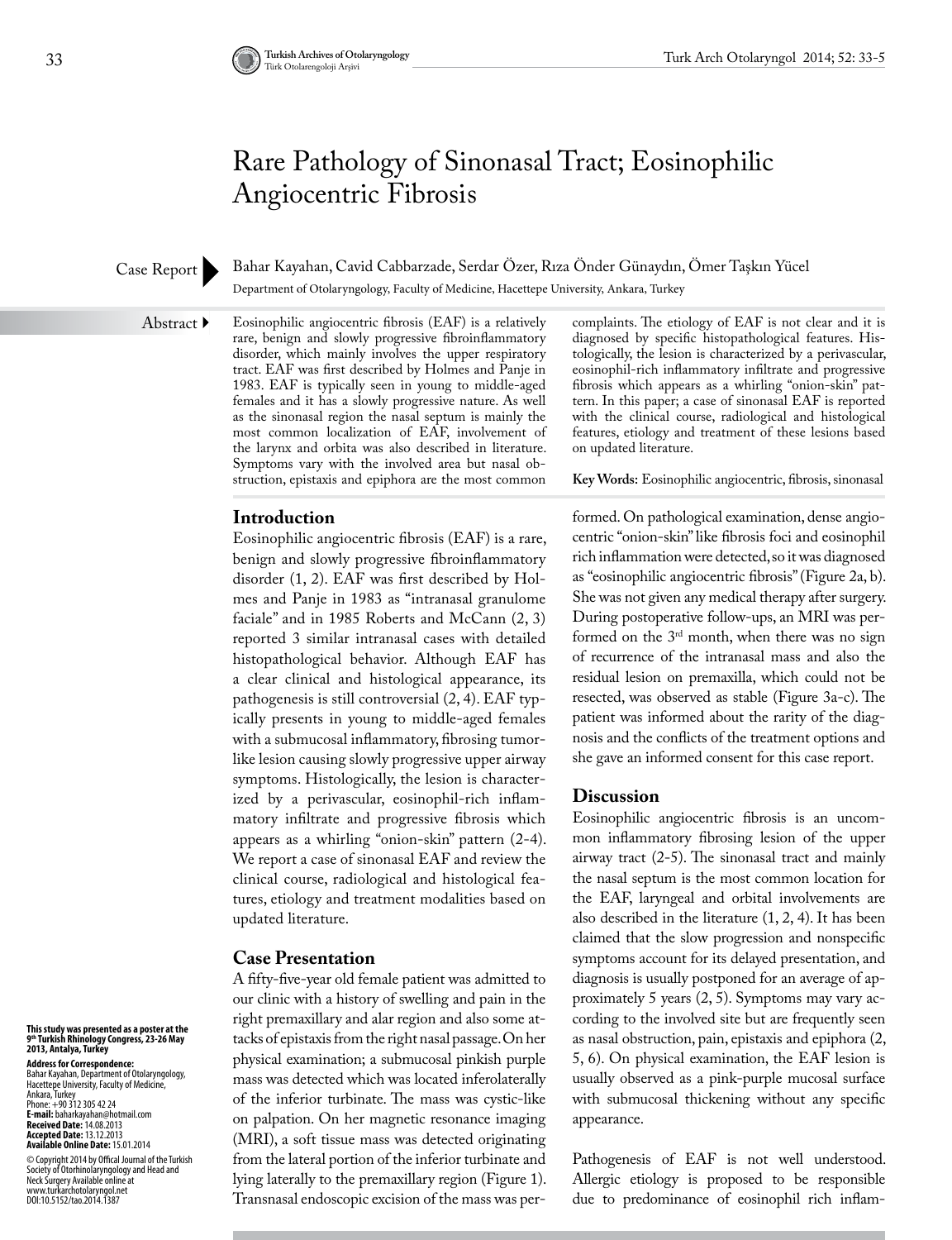mation (2, 3, 7, 8). However, only some cases have a history of allergy in the literature. Also, EAF has been found to be refractory to steroids and the other anti-allergic therapies (7, 8). Trauma was also thought to be a predisposing factor but this was not supported by cases in the literature (2). There has been some evidence that trauma may cause acceleration of disease progression. After surgical resection, EAF showed rapid progression in some cases (2, 8-10). Our case did not have any symptoms of allergy and and she did not have prior nasal trauma or surgery either.

Imaging modalities, both magnetic resonance imaging (MRI) and computerized tomography (CT) are nonspecific and typically reveal a well circumscribed submucosal soft tissue density mass (2). On MRI, EAF is generally isointense on T1-weighted images with moderate heterogenous enhancement after contrast administration. This heterogeneous contrast involvement is seen because of different stages of inflammation and fibrosis in the same lesion. Most lesions show hypointense signal intensity on T2-weighted images owing to fibrosis (1). On non-enhanced CT, EAF is usually seen as a homogenous, isodense soft tissue mass, rarely with calcifications (1). As lesions progress, they may cause adjacent bone remodelling such as thinning, slight absorption and sclerosis, but not an infiltrative pattern due to its benign nature (1, 2). On our patient's CT images, a homogenous soft tissue mass was observed which did not cause any bony destruction.



Figure 1. Preoperative MRI showing the lesion MRI: magnetic resonance imaging

The histology of EAF is pathognomonic and characterized by perivascular inflammatory cell infiltration with progressive fibrosis around small vessels leading to the typical "onion-skin" pattern (3, 4). Eosinophils are the predominant cells with some degrees of plasma cells and lymphocytes of early inflammatory lesions. In the course of EAF, fibrosis becomes more visible around the microvasculature (2). The main differential diagnosis includes lesions with prominent eosinophilic infiltrates (2-4). Granuloma faciale, an inflammatory vascular reaction, presents clinically as papules localized almost on the face. Histologically, there is a polymorphous inflammatory infiltrate and it consists of neutrophils and eosinophils in the dermis (3, 4). Both histological similarities and coexistence in some cases suggest that EAF is a submucosal variant of granuloma faciale affecting mainly the upper respiratory tract, but there is no consensus about this (2, 8, 10). Absence of geographic necrosis, necrotizing vasculitis and granulomatous inflammation excludes Wegener's granulomatosis (WG) and Churg-Strauss syndrome (CS). Also, EAF lacks systemic vasculitis which is a participant of CS and mucosa over the EAF lesion does not show necrosis which is usually seen in WG lesions (4, 10, 11). Blood test positivity for c-ANCA and p-ANCA supports the diagnosis of WG and CS, respectively (4, 11). Both markers were found to be negative in our case.

Treatment of EAF has been a challenge as approximately 70% of patients have persistent or recurrent disease during follow up (2, 5). Medical therapy is found to be ineffective but may cause symptomatic relief (2, 8). Intranasal, intralesional or systemic corticosteroids, antihistamines, dapsone, hydroxychloroquine, azathiopurine and tamoxiphen are trial therapies in the literature but none of them were found to be as effective as surgery (2, 4, 5, 8). Surgical excision of the lesion should be complete resection as far as possible (2, 7). Nevertheless, only 30% of the cases do not have recurrence after surgery, most of the patients need multiple resections (2-4). Some authors suggest medical therapy after surgery but there is not enough evidence that this could prevent any recurrence (2, 4).



Figure 2. a, b. Histopathologic staining showing the 'onion-skin' appearence of the lesion